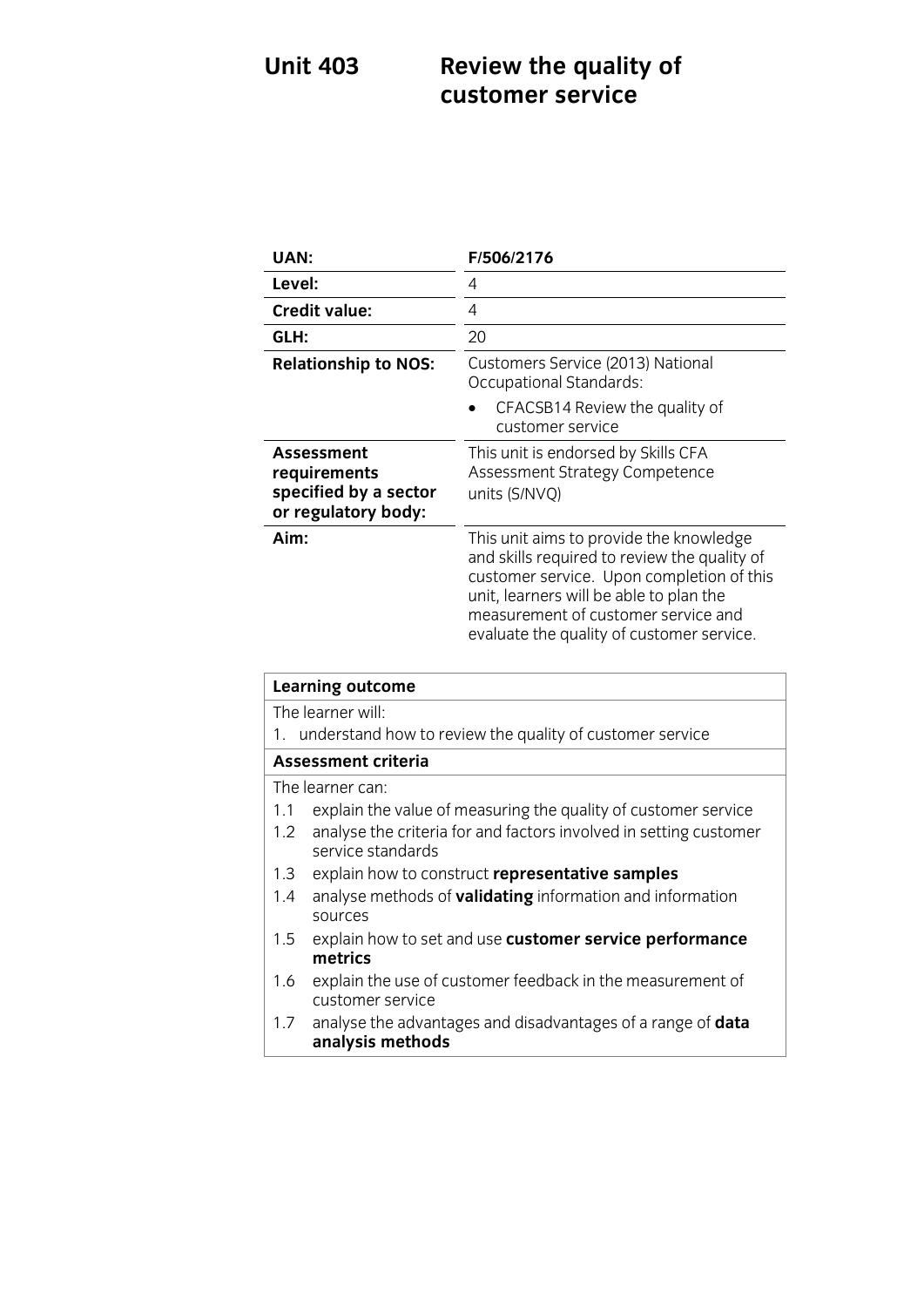## **Assessment guidance**

are a small quantity of eg data, people who represent the entire batch, group from which they are drawn. The sample will depend on the original batch or group eg the number of people, their ages etc. original batch or group eg the number of people, their ages etc.

- **validation**<br> **A** authenticity
	- authenticity

**Customer service performance metrics:**<br>Measure the organisation's performance and activities. Examples could be focusing on customer satisfaction, the customer experience, resolution of problems and complaints. In a call centre environment it could be eg average wait time or calls abandoned. could be eg average wait time or calls abandoned.

## **Data analysis methods:**<br>Quantitative and qualitative.

 $\sum_{i=1}^{n}$ 

- 
- **questioning**<br>• **professional discussion**  professional discussion
	- reflective account<br>• report on reviewin
	- report on reviewing the quality of customer service
	- organisational policies and procedures\*<br>• legislative and regulatory requirements\*
	- legislative and regulatory requirements\*
	- organisational documentation\*

## **Learning outcome**<br>The learner will:

2. be able to plan the measurement of customer service

## Assessment criteria

The learner can:

- 2.1 identify the features of customer service against which customer satisfaction can be measured
- 2.2 select **data collection methods** that are valid and reliable
- 2.2 sepecify **menitoring tochniques** that measure sustance 2.3 specify **monitoring techniques** that measure customer satisfaction<br>2.4 establish **evaluation objectives** and key performance
- indicators (KPIS) in the measurement of customer service
- 2.5 specify the information to be collected.  $2.5$  specified. The information to be collected.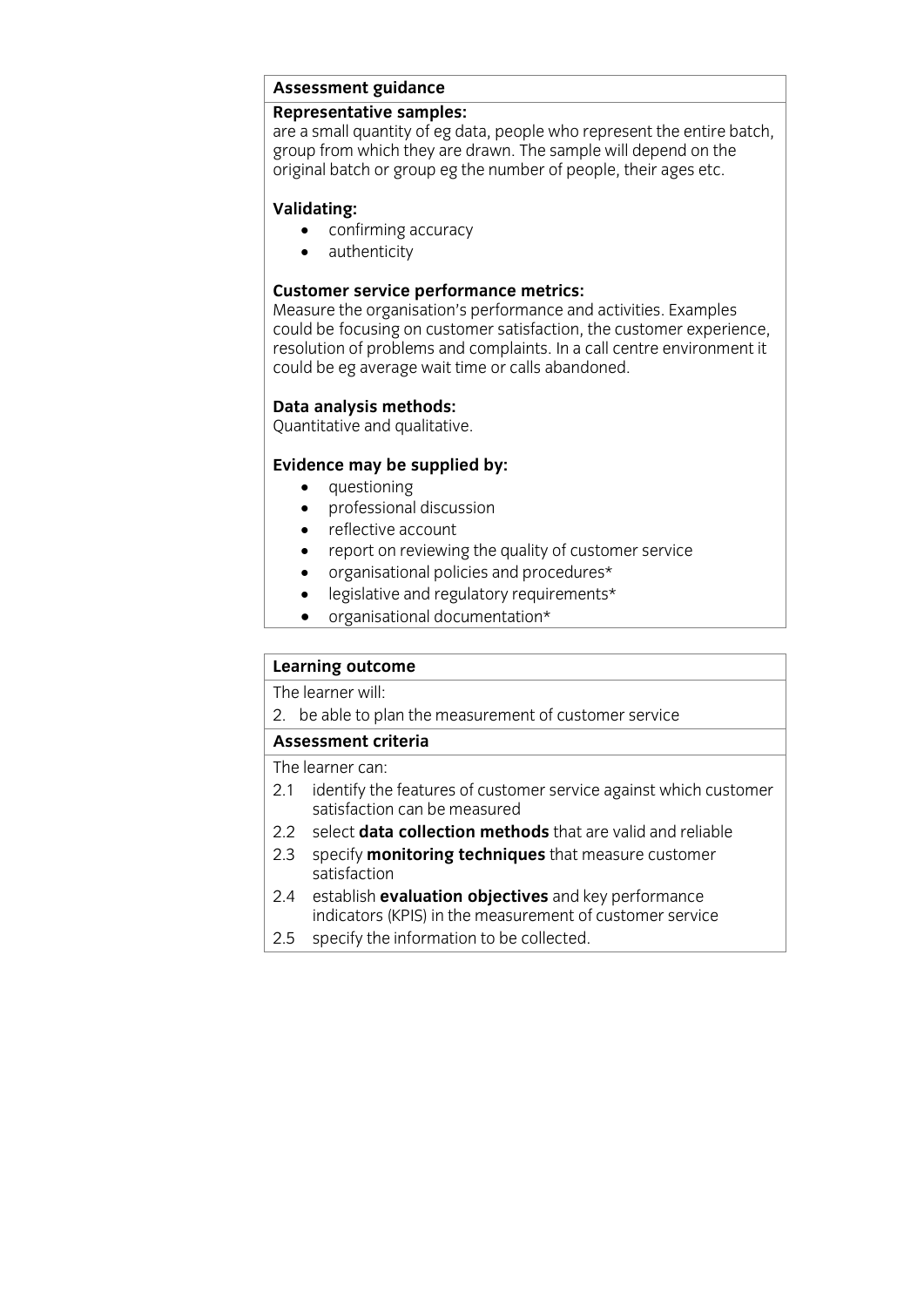## **Assessment guidance**

## **Data collection methods:**

eg

- surveys<br>• focus or
- focus groups
- informal customer feedback
- observation

## **Monitoring techniques:**

eg

- KPIs<br>• sales
- sales figures
- returns
- complaints

**Evaluation objectives:**<br>are what you want to gain from the measurement of customer service. They will enable you to reflect on nossible future needs or change They will enable you to reflect on possible future needs or change needed.

- **Evidence** may be supplied by:
	- witness testimony
	- professional discussion
	- reflective account
	- customer feedback\*<br>• evaluation objectives
	- evaluation objectives
	- KPIs<br>• renc
	- report on building and maintaining effective customer
	- organisational policies and procedures\*<br>• legislative and requistory requirements
	- legislative and regulatory requirements\*
	- organisational documentation\*

# **Learning outcome**<br>The learner will:

The results with  $\frac{1}{2}$ . because the customer service quality of customer services

The learner can:

- 3.1 validate the information collected to identify useable data
- 3.2 use information analysis methods that are appropriate to the nature of the information collected
- 3.3 identify instances of effective customer service, shortfalls and gaps from the information analysis against agreed criteria
- 3.4 develop recommendations that address identified areas for improvement supported by evidence. improvement supported by evidence.